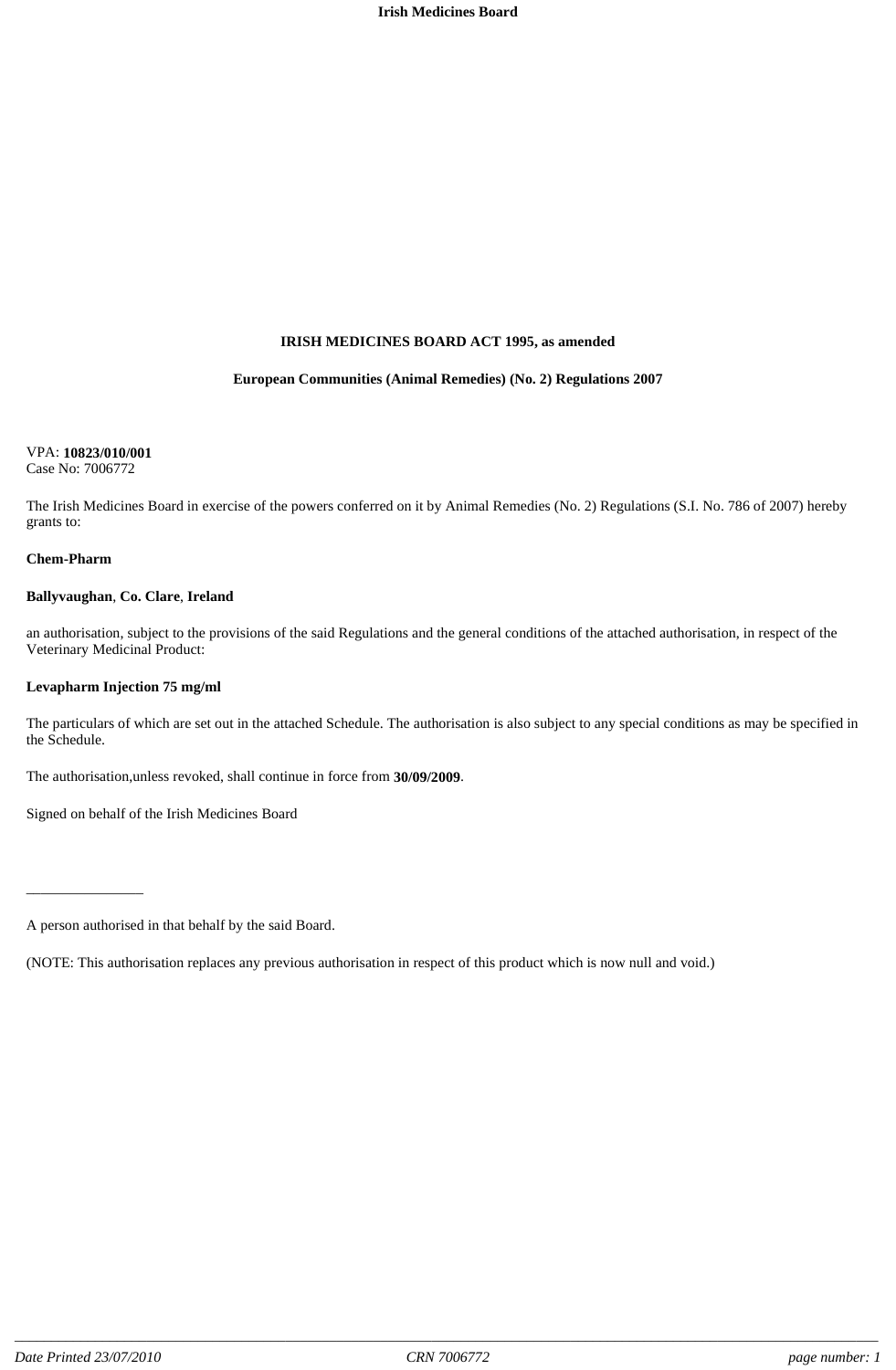# **Part II**

# **Summary of Product Characteristics**

# **1 NAME OF THE VETERINARY MEDICINAL PRODUCT**

Levapharm Injection 75 mg/ml

# **2 QUALITATIVE AND QUANTITATIVE COMPOSITION**

Each ml contains: Active Substance Levamisole (as levasimole hydrochloride) 75 mg **Excipients** Methyl Parahydroxybenzoate (E218) 1.5 mg Sodium Metabisulphite 1.5 mg

For a full list of excipients see section 6.1.

# **3 PHARMACEUTICAL FORM**

Solution for injection. A clear sterile solution.

# **4 CLINICAL PARTICULARS**

## **4.1 Target Species**

Cattle and sheep.

## **4.2 Indications for use, specifying the target species**

The product is a broad spectrum anthelmintic for use in the treatment and control of nematode infections. It should be used in cases of parasitic gastro-enteritis and lungworm disease caused by mature and developing immature forms of those organisms sensitive to treatment with Levamisole Hydrochloride including the following:

#### **Lungworms (adult and larval stages):**

*Dictyocaulus* spp.

#### **Gastro-intestinal worms (adult and larval stages):**

*Trichostrongylus* spp. *Cooperia* spp. *Ostertagia* spp. (except inhibited *Ostertagia* larvae in cattle) *Haemonchus* spp. *Nematodirus* spp. *Bunostomum* spp. *Oesophagostomum* spp. *Chabertia* spp.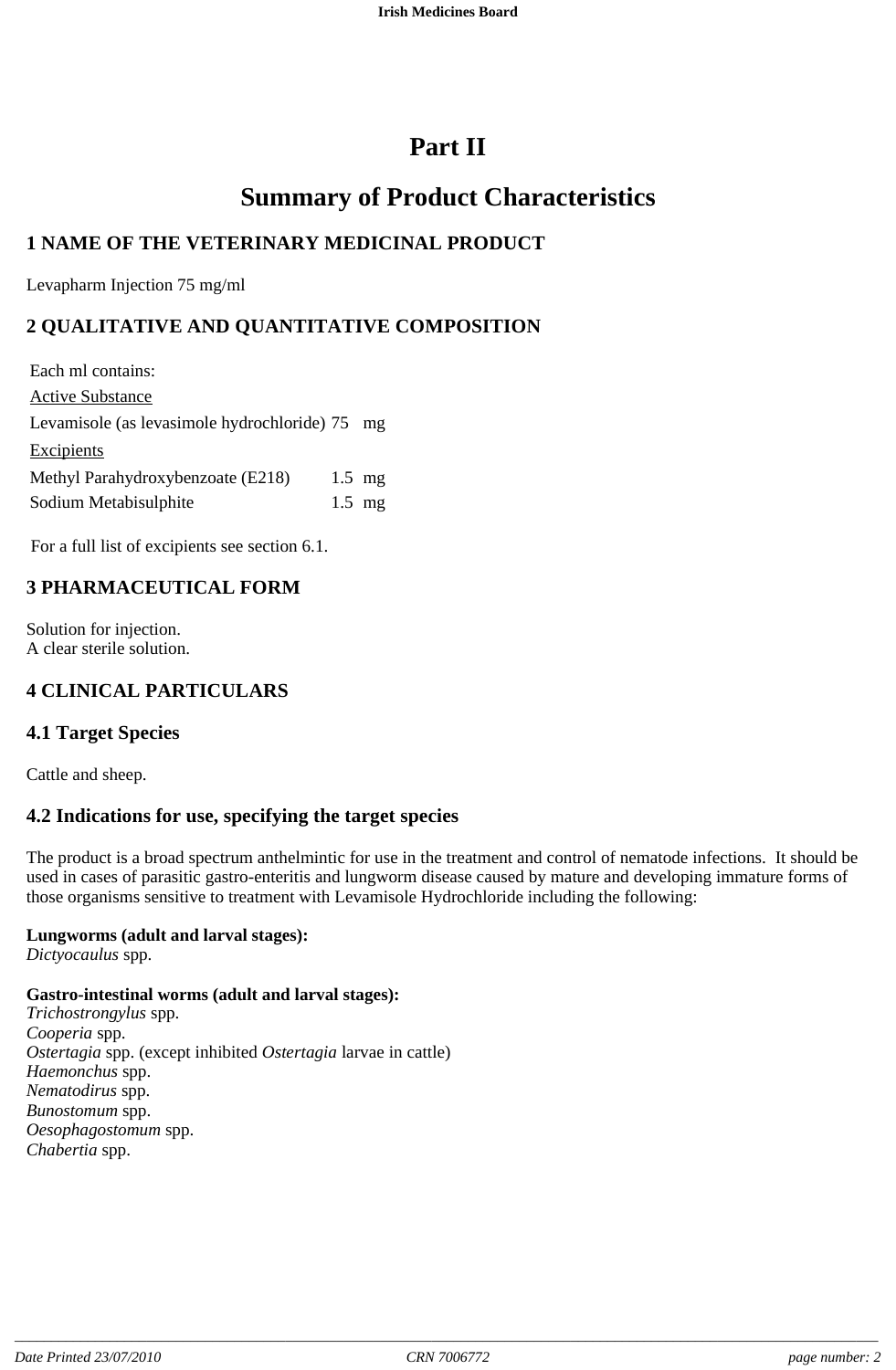## **4.3 Contraindications**

Do not use in animals known to be hypersensitive to Levamisole.

#### **4.4 Special warnings for each target species**

Care should be taken to avoid the following practices because they increase the risk of development of resistance and could ultimately result in ineffective therapy:

- Too frequent and repeated use of anthelmintics from the same class, over an extended period of time.

- Underdosing which may be due to underestimation of bodyweight, misadministration of the product, or lack of calibration of the dosing device.

Suspected clinical cases of resistance to anthelmintics should be further investigated using appropriate tests (e.g. Faecal Egg Count Reduction Test). Where the results of the tests strongly suggest resistance to a particular anthelmintic, an anthelmintic belonging to another pharmacological class and having a different mode of action should be used.

#### **4.5 Special precautions for use**

#### **Special precautions for use in animals**

After treatment animals should be moved to clean pasture in order to prevent re-infection. Where this is not done further dosing at 21 day intervals may be necessary.

#### **Special precautions to be taken by the person administering the veterinary medicinal product to animals**

Wash splashes from eyes and skin immediately.

Take off immediately any contaminated clothing.

Levamisole can cause idiosyncratic reactions and serious blood disorders in a very small number of people. If symptoms such as dizziness, nausea, vomiting or abdominal discomfort are experienced when using the product, or sore mouth/throat or fever occur shortly afterwards, then medical advice should be sought immediately.

#### **4.6 Adverse reactions (frequency and seriousness)**

Although normally non-irritant, the product may occasionally cause local reaction at the site of injection. This should resolve naturally in a short period of time.

## **4.7 Use during pregnancy, lactation or lay**

The product can be safely administered to pregnant or lactating animals. However care should be taken to avoid unnecessary stress when handling heavily pregnant animals.

#### **4.8 Interaction with other medicinal products and other forms of interaction**

Concurrent treatment with products containing organophosphorus compounds or diethylcarbamazine citrate should be avoided. These compounds should not be administered within a period of 14 days before or after treatment with Levamisole. Levamsiole is not affected by benzimidazole resistance.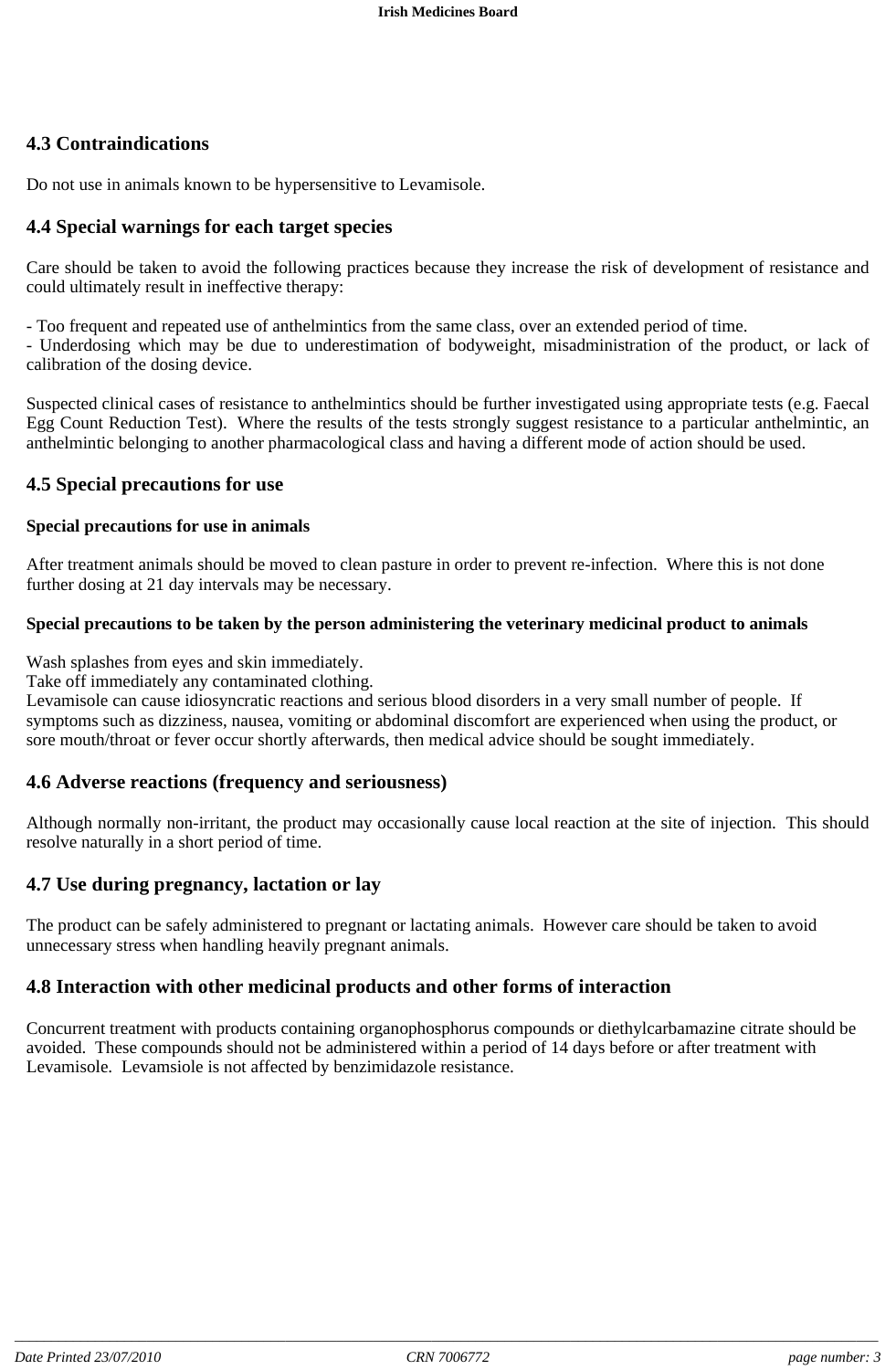## **4.9 Amounts to be administered and administration route**

The product should be administered by subcutaneous injection at a rate of 7.5 mg levamisole hydrochloride/kg bodyweight (1 ml/10 kg bodyweight).

To ensure administration of a correct dose, bodyweight should be determined as accurately as possible. If animals are to be treated collectively rather than individually, they should be grouped according to their bodyweight and dosed accordingly, in order to avoid under- or overdosing.

Use properly calibrated dosing equipment.

The veterinary surgeon should give advice regarding appropriate dosing programmes and stock management to achieve adequate parasite control.

#### **4.10 Overdose (symptoms, emergency procedures, antidotes), if necessary**

The product is safe for use in cattle and sheep at the recommended dosages. However, if recommended doses are exceeded animals may exhibit signs of impaired motor functions such as muscle tremors and increased salivation, which are of a temporary nature.

#### **4.11 Withdrawal Period(s)**

Not to be used in cattle and sheep producing milk for human consumption. Cattle and sheep may be slaughtered for human consumption only after 14 days from the last treatment.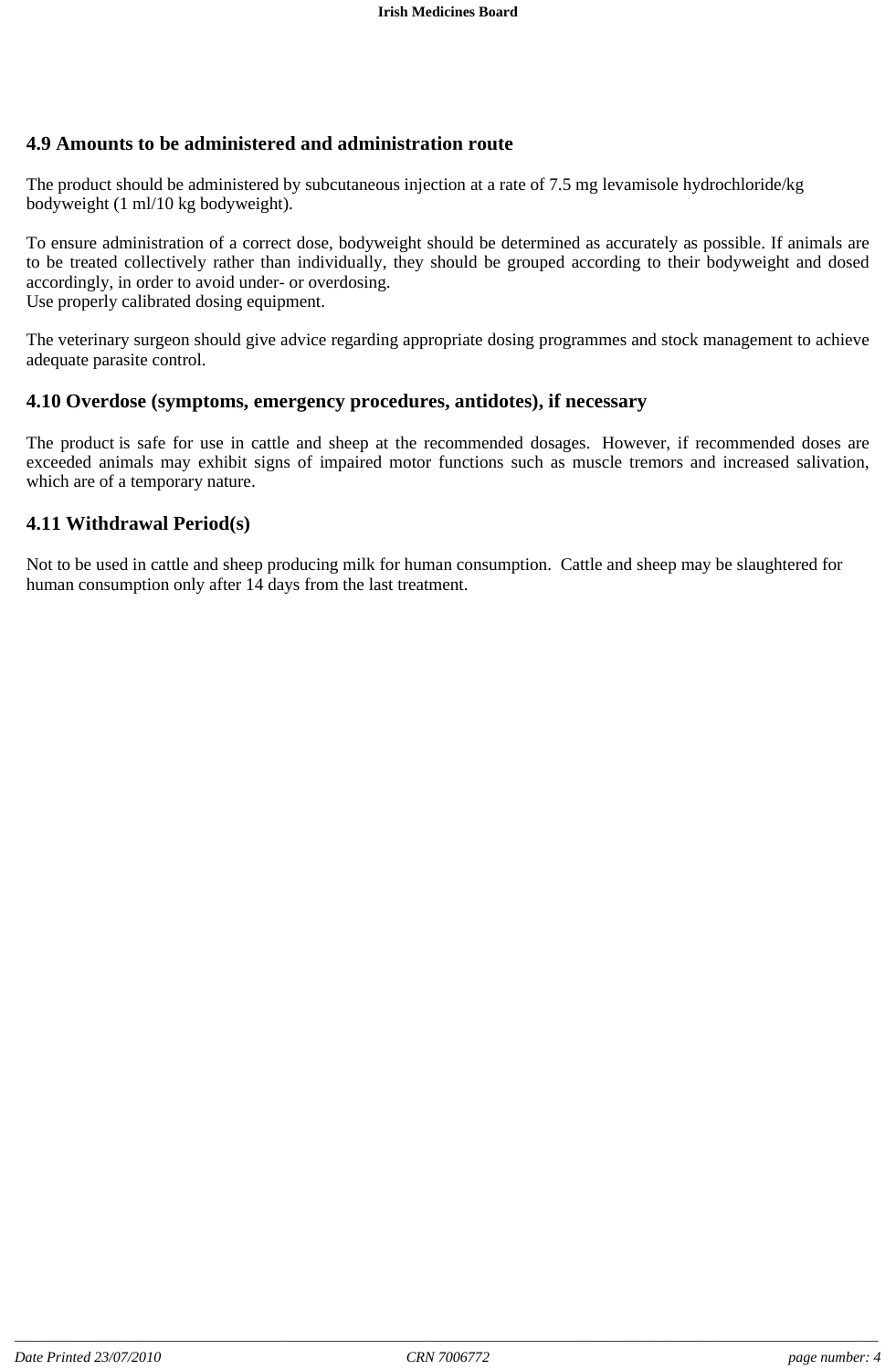## **5 PHARMACOLOGICAL or IMMUNOLOGICAL PROPERTIES**

Pharmacotherapeutic group: Anthelmintics, imidazothiazoles ATCvet code: QP52AE01

#### **5.1 Pharmacodynamic properties**

Levamisole Hydrochloride is the levo isomer of d1 2, 3, 5, 6 - Tetrahydro - 6 - phenyl - imidazo (2, 1-b) thiazole Hydrochloride. Levamisole was found to be active against adult and immature gastro-intestinal and pulmonary nematodes when administered to experimentally infected animals by the oral, subcutaneous, intramuscular or intraperitoneal routes. It is thought to act by paralysing the susceptible parasites which are then expelled from the alimentary canal.

#### **6 PHARMACEUTICAL PARTICULARS**

#### **6.1 List of excipients**

Methyl Parahydroxybenzoate (E218) Sodium Citrate Citric Acid Anhydrous Sodium Metabisulphite Disodium Edetate Water for Injection

#### **6.2 Incompatibilities**

None known.

#### **6.3 Shelf-life**

Shelf-life of the veterinary medicinal product as packaged for sale: 2 years. Shelf-life after first opening the immediate packaging: 28 days.

#### **6.4 Special precautions for storage**

Do not store above  $25^{\circ}$ C. Protect from light.

#### **6.5 Nature and composition of immediate packaging**

Marketed in multidose collapsible polyethylene containers of 500 ml capacity which are sealed with nitryl closures and aluminium caps.

#### **6.6 Special precautions for the disposal of unused veterinary medicinal products or waste materials**

Any unused veterinary medicinal product or waste materials derived from such veterinary medicinal product should be disposed of in accordance with local requirements.

## **7 MARKETING AUTHORISATION HOLDER**

Chem-Pharm Ltd. Ballyvaughan Co. Clare